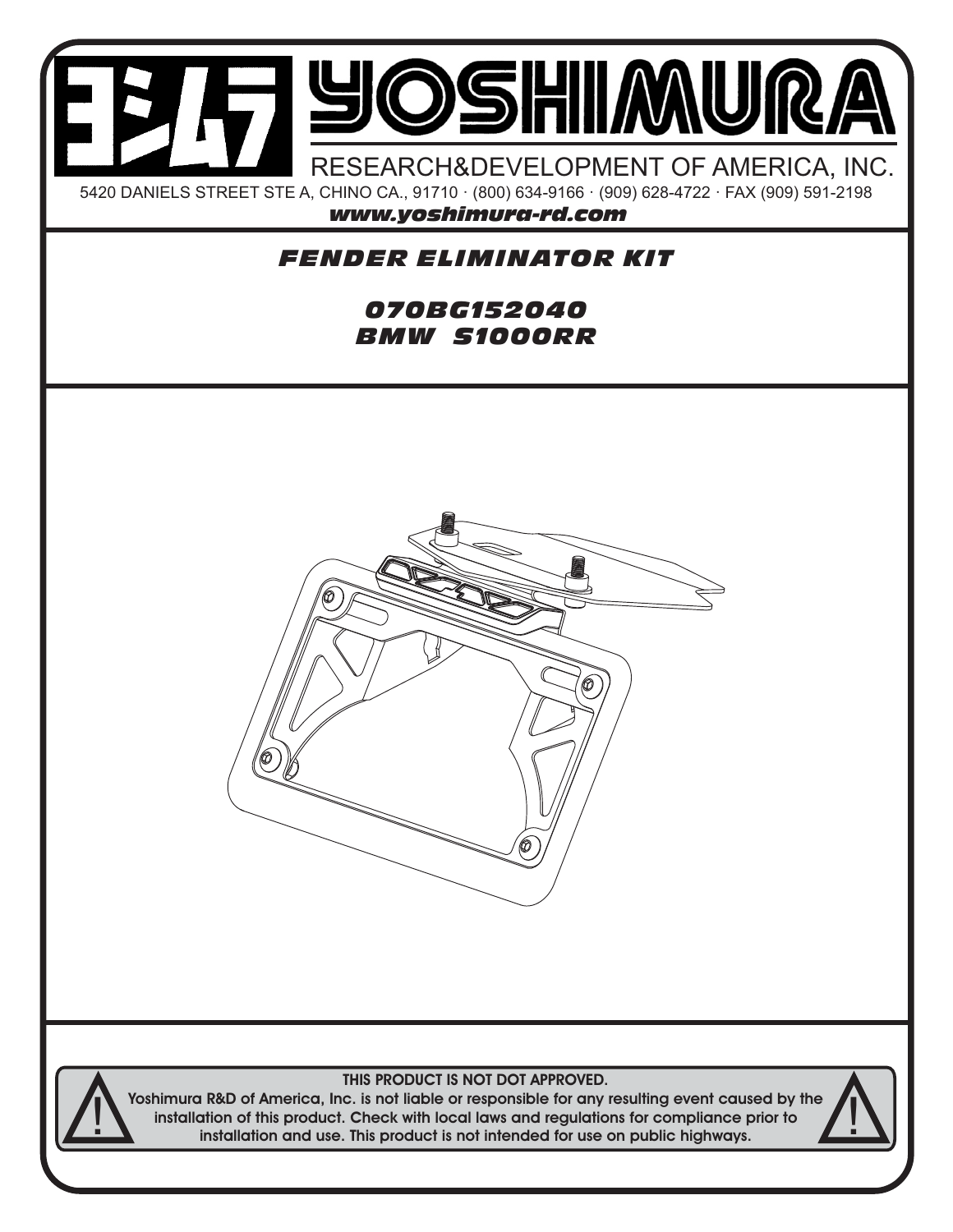

| No.               | <b>Item</b>         | <b>Description</b>               | Qty.           |
|-------------------|---------------------|----------------------------------|----------------|
| 1                 | 15204-FEBKT-1       | <b>Fender Eliminator Bracket</b> | 1              |
| 2                 | 15204-FEBKT-2       | License Plate Bracket            | 1              |
| 3                 | 070BG-LH-K1         | License Plate Light              | 1              |
| 4                 | 070BG-LPF           | License Plate Frame              | 1              |
| 5                 | 15204-TSB-L         | Left Turn Signal Bracket         | 1              |
| 6                 | 15204-TSB-R         | <b>Right Turn Signal Bracket</b> | 1              |
| $\overline{7}$    | M6X16BHS            | 6mm x 16mm Button Head Screw     | $\overline{2}$ |
| 8                 | M6X14BHS            | 6mm x 14mm Button Head Screw     | 2              |
| 9                 | M4X6BHS             | 4mm x 6mm Button Head Screw      | 2              |
| 10                | M5X16               | 5mm x 16mm Socket Head Cap Screw | 2              |
| 11                | 6MMWASHER           | 6mm Flat Washer                  | 4              |
| $12 \overline{ }$ | 6MMLN               | 6mm Nylon Lock Nut               | 4              |
| $***$             | <b>BN-SSS-22-18</b> | <b>Butt Connectors</b>           | 2              |
| $***$             | 17100               | Yoshimura Sticker Sheet          | 1              |

\*\* Not shown on diagram.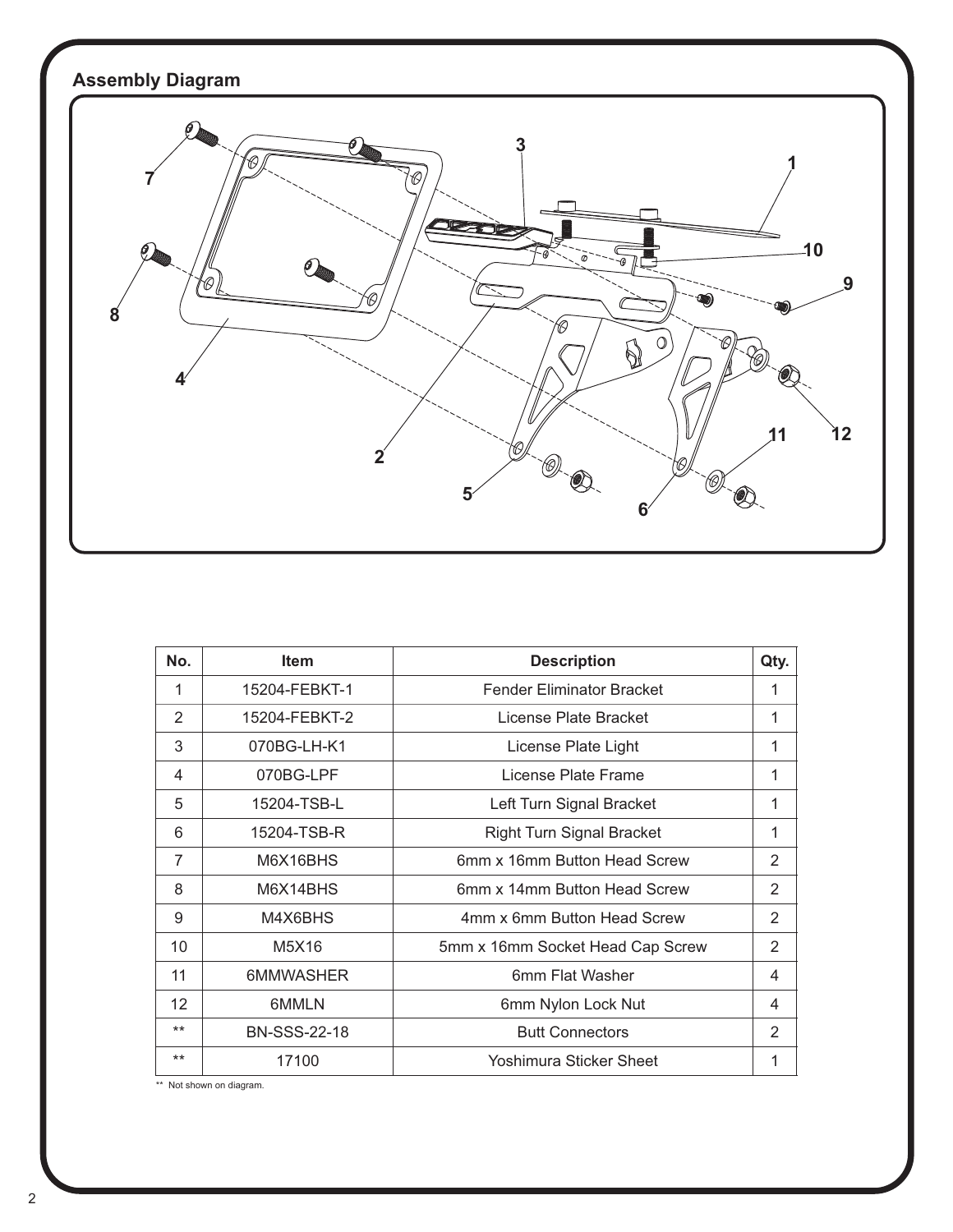## **Removal**

- 1. Remove passenger seat.
- 2. Locate and disconnect license plate light and turn signal connectors.
- 3. While securely supporting the stock fender assembly, remove the two bolts securing fender assembly to subframe and carefully remove the stock fender assembly making sure not to damage connectors.
- 4. Disassemble the stock fender assembly and remove left and right turn signals.

 Note: The brake light is integrated into the stock left and right turn signals.

5. Cut the stock license plate light connector wires on the stock fender assembly side. Be sure to cut at least a 6" section of wire from the connector.

## **Installation**

1. Install (No. 1) *15204-FEBKT-1,* fender eliminator bracket to undertail. Gently pull down the plastic undertail as shown and slide fender eliminator bracket underneath and align mounting holes.

 Note: Spacers on fender eliminator bracket are facing up.



2. Install (No. 3) *070BG-LH-K1,* license plate light onto (No. 2) *15204-FEBKT-2,* license plate bracket using (No. 9) *M4X6BHS,* 4mm screws.



3. Install (No. 2) *15204-FEBKT-2,* license plate bracket to (No. 1) *15204-FEBKT-1,* fender eliminator bracket using (No. 10) *M5X16,* 5mm screws.



- 4. Install stock left and right turn signals onto (No. 5,6) *15204-TSB-L/R,* turn signal brackets.
- 5. Assemble and install (No. 4) *070BG-LPF,* license plate frame and (No. 5) *15204-TSB-L/R,* turn signal brackets, to (No. 2) *15204-FEBKT-2,* license plate bracket using (No. 7,8)  *M6X16BHS* & *M6X14BHS,* 6mm screws, and (No. 11,12) *6MMWASHER* & *6MMLN,* washers and nuts.



- 6. Using the *BN-SSS-22-18*, solder shrink connectors provided in the kit, connect the Yoshimura license plate light wires to the stock license plate light wires as follows: Red Wire -to- Grey w/ Black Stripe (Positive) Black Wire -to- Brown Wire (Ground)
	- a) Strip the stock fender light wire ends 1/4" - 1/2" and insert into *BN-SSS-22-18,* solder shrink connectors provided in the kit.
	- b) Center the spliced wire ends in the middle and using a heatgun or lighter, apply heat evenly on the outer edges of the solder shrink connector to shrink and hold wires in place.
	- c) Making sure that the stripped ends are centered, heat the center of the solder shrink connector evenly until the solder begins to liquify.